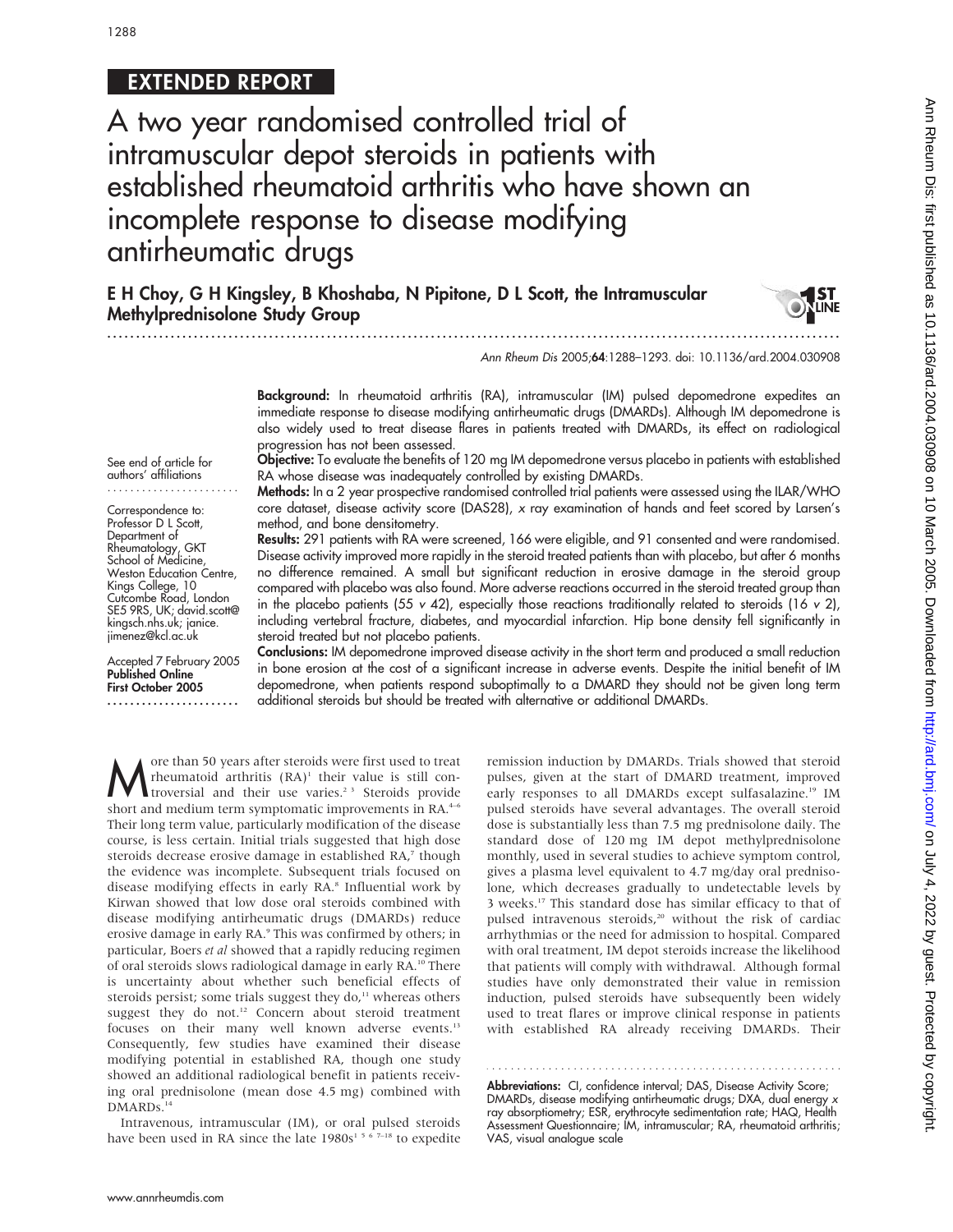potential for assisting disease modification or erosion prevention in established RA has not been examined.

This continuing controversy led us to examine the risks and benefits of IM steroids in a long term randomised control trial of patients with established disease whose existing DMARD was inadequate.

## METHODS

# Design

We undertook a prospective randomised, double blind, trial which examined the effect of IM steroids given monthly for 24 months. We enrolled patients with established active erosive RA already receiving DMARDs who were currently attending specialist rheumatology clinics in England. Research ethics committees at each collaborating centre approved the trial. All patients enrolled gave informed consent.

## Inclusion and exclusion criteria

The inclusion criteria comprised: (*a*) age  $\geq 18$  years; (*b*) RA by the 1987 American College of Rheumatology criteria;  $(c)$ disease duration of between 2 and 10 years: (d) erosion(s) on plain  $x$  ray examination of the hands, wrists, and feet;  $(e)$ continuous stable DMARD treatment for at least 3 months (with IM gold, penicillamine, methotrexate, azathioprine, or ciclosporin); (f) continuing active disease, with  $\geq 6$  swollen joints and an erythrocyte sedimentation rate (ESR)  $>$  30 mm/ 1st h.

The exclusion criteria comprised: (a) end stage joint destruction (Larsen score  $>100$ ); (b) previous or current oral steroid treatment;  $(c)$  contraindications to parenteral steroids (for example, recent gastric ulcer perforation or bleed);  $(d)$ serious comorbidity (for example, end stage renal or liver disease); (e) patients not taking DMARDs, taking experimental drugs, taking DMARDs that have no effect on  $x$  ray progression (for example, antimalarial drugs), or taking DMARDs which may interact poorly with IM depot steroids (sulfasalazine<sup>19</sup>).

### **Treatments**

Patients were randomly assigned to receive monthly IM 120 mg depomedrone injections or sterile normal saline (placebo). Injections were given by nurses not involved in assessing patients. Patients continued their DMARDs at the same dose, non-steroidal anti-inflammatory drugs, and analgesics. One allowable DMARD (IM gold, penicillamine, methotrexate, azathioprine, and ciclosporin) could be changed for another at the discretion of the supervising clinician. Intra-articular methylprednisolone was restricted to six injections of  $\leq 40$  mg; they were given to seven patients in the steroid group and six in the placebo group.

### Outcome measures

Outcome measures comprised: (a) disease activity assessed every 6 months using numbers of swollen and tender joints (out of 28), articular pain (100 mm visual analogue scale (VAS)), patient's and physician's global assessments (100 mm VAS), ESR, C reactive protein, Health Assessment Questionnaire (HAQ) scores, and 28 joint count disease activity scores (DAS28);  $(b)$  radiological damage in the hands and feet assessed every 12 months using a modification of Larsen's method<sup>21</sup>; (c) adverse effects assessed every 6 months, including specific information on fractures, hypertension, hyperglycaemia, weight gain, and infections. Bone density was assessed in the lumbar spine and hip by dual energy  $x$  ray absorptiometry (DXA) at 0 and 24 months.





Figure 1 Patients screened, entered, and withdrawn from the trial.

# Initial sample size

Screened

Our preliminary study showed that 75/91 (82%) patients with RA followed up for 12 months had erosive progression. We consider a clinically relevant outcome would be if this fell to 50% of patients whose erosions did not progress with IM steroids. To show such a difference with a significance level of 5% and 80% power requires 34 patients in each group and a total sample size of 68. Allowing for 25% drop outs a year, the initial sample size must be 85.

### Data analysis

Clinical data were analysed on an intention to treat basis using the last value carried forward imputation. For  $x$  ray findings, all available data were evaluated but missing data were not imputed. Total Larsen scores were reported at each time point and absolute changes in scores were calculated between each time point. To overcome any small imbalances between groups, relative changes (the progression of damage as a percentage of initial damage) were calculated as described by Scott et al.<sup>22</sup> The percentage change in the Larsen score was found to be normally distributed when examined by the Kolmogorov-Smirnov test. Parametric statistics were therefore used to analyse the data. Data were analysed using SPSS for windows (SPSS Inc, release 11).

# RESULTS

# Patients enrolled

Recruitment started in November 1997 and finished in April 2001, with a final assessment in April 2003. Two hundred and ninety one patients were screened and 91 (31%) entered the study (fig 1); 125 patients did not meet the entry criteria (primarily because of lack of disease activity) and 75 did not consent (including nine who did not want steroids). Forty three patients were randomised to placebo and 17 were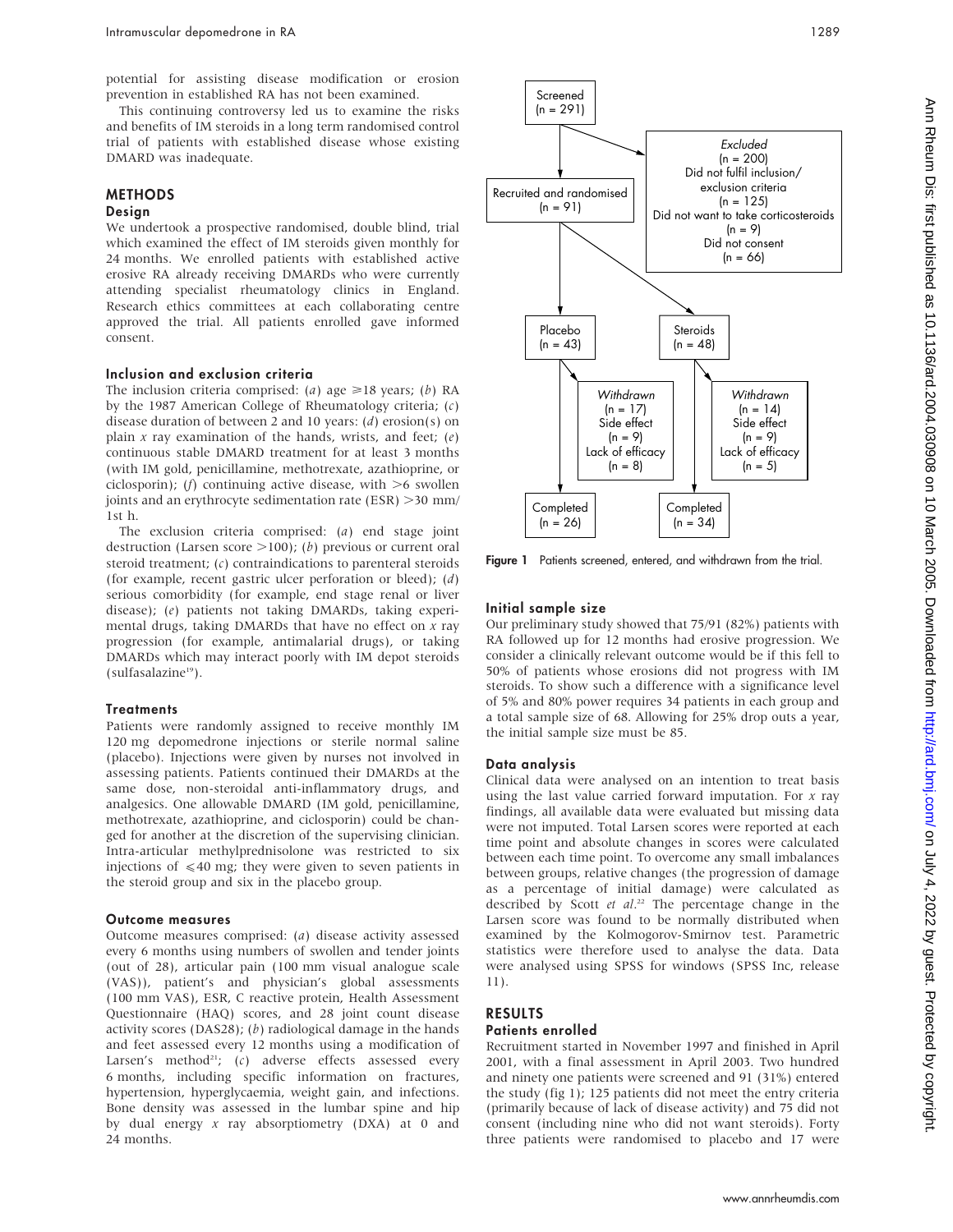|                                                        | Placebo              |                   |                                           | <b>Steroids</b>      |                   |                                           | Comparison of                           |
|--------------------------------------------------------|----------------------|-------------------|-------------------------------------------|----------------------|-------------------|-------------------------------------------|-----------------------------------------|
|                                                        | Mean                 | <b>SEM</b>        | Significance<br>$(0 - 6$ month<br>change) | Mean                 | <b>SEM</b>        | Significance<br>$(0 - 6$ month<br>change) | groups<br>(Significance at<br>6 months) |
| Swollen joints<br>Initial<br>6 months<br>24 months     | 10.2<br>9.3<br>6.6   | 0.8<br>0.9<br>0.9 | <b>NS</b>                                 | 10.2<br>7.0<br>5.0   | 0.7<br>0.6<br>0.7 | < 0.01                                    | < 0.03                                  |
| Tender joints<br>Initial<br>6 months<br>24 months      | 10.3<br>10.3<br>9.6  | 1.1<br>1.3<br>1.4 | <b>NS</b>                                 | 11.5<br>8.5<br>9.0   | 1.1<br>1.2<br>1.3 | < 0.02                                    | < 0.06                                  |
| <b>HAQ</b><br>Initial<br>6 months<br>24 months         | 1.4<br>1.6<br>1.5    | 0.1<br>0.1<br>0.1 | <b>NS</b>                                 | 1.7<br>1.4<br>1.8    | 0.1<br>0.1<br>0.3 | < 0.02                                    | < 0.02                                  |
| VAS pain<br><b>Initial</b><br>6 months<br>24 months    | 46.2<br>50.7<br>46.8 | 3.9<br>4.4<br>4.6 | <b>NS</b>                                 | 45.8<br>40.3<br>39.1 | 3.6<br>3.9<br>4.0 | 0<0.01                                    | < 0.01                                  |
| Patients' global<br>Initial<br>6 months<br>24 months   | 49.7<br>48.8<br>45.2 | 4.2<br>4.2<br>4.7 | <b>NS</b>                                 | 49.1<br>48.2<br>47.3 | 3.7<br>4.1<br>4.6 | <b>NS</b>                                 | <b>NS</b>                               |
| Physicians' global<br>Initial<br>6 months<br>24 months | 45.9<br>41.1<br>37.4 | 3.2<br>3.8<br>3.8 | <b>NS</b>                                 | 42.3<br>36.6<br>35.3 | 2.9<br>3.2<br>3.8 | NS                                        | NS                                      |
| <b>ESR</b><br>Initial<br>6 months<br>24 months         | 34.2<br>34.1<br>31.3 | 4.5<br>4.5<br>4.1 | <b>NS</b>                                 | 29.3<br>27.0<br>30.7 | 3.1<br>3.4<br>4.2 | <b>NS</b>                                 | <b>NS</b>                               |

withdrawn (nine owing to side effects and eight owing to lack of efficacy); 10 patients withdrew by 6 months, four between 6 and 12 months, and three between 12 and 18 months. Forty eight patients were randomised to steroids and 14 were withdrawn (nine owing to side effects and five owing to lack of efficacy); 10 patients withdrew by 6 months, one between 6 and 12 months, and three between 12 and 18 months.

The 35 women and eight men who received placebo had a mean (SD) age of 56 (13) years and mean (SD) disease duration of 16 (12) years; 23/38 (61%) were rheumatoid factor positive. The 36 women and 12 men who received steroids had a mean (SD) age of 59 (10) years and mean (SD) disease duration of 13 (6) years; 24/42 (57%) were rheumatoid factor positive. For both groups a mean of one DMARD had previously failed and their baseline disease activity measures were similar (table 1). Fifteen patients had changed their DMARD during the trial—nine in the placebo group and six in the steroid group.

### Changes in DAS

The mean (SEM) DAS in the steroid treated group before treatment was 5.48 (SE 0.18) and in the placebo group 5.41 (0.22). Figure 2 shows changes in the values of the DAS.

Within-group analysis of patients taking steroids showed that mean (SEM) values of the DAS fell by 0.65 (0.22) after 6 months ( $p<0.01$  on paired t test). The DAS remained significantly lower than at the start  $(p<0.01$  on paired t test) throughout the 2 year study period, with mean (SEM) falls of 0.91 (0.25) at 12 months, 0.76 (0.26) at 18 months, and 0.78 (0.24) at 24 months compared with baseline.

Within-group analysis of patients taking placebo showed that the DAS did not improve significantly during the first 12 months; the mean (SEM) fall after 6 months was 0.08 (0.16) and after 12 months there was a small rise compared with baseline (0.07 (0.27)). In the final year of the study, the DAS improved. At 18 months, the DAS fell by a mean (SEM) of 0.23 (0.20) and at 24 months by 0.47 (0.21); these changes were significant ( $p<0.05$  on paired t tests) compared with the initial value.

Between-group analysis showed that the decrease in the DAS during the first 6 months with steroids (mean 0.65) was significantly greater than with placebo (mean 0.08;  $p = 0.038$ ) on unpaired t test). No significant difference was seen subsequently.

# Changes in core dataset assessments

Within-group analysis showed that with steroids there were significant falls (by paired  $t$  tests) in swollen joint counts, tender joint counts, HAQ, and VAS pain scores (table 1). With placebo treatment, no core dataset variables showed a significant change.

Between-group analysis of changes over the first 6 months showed significant differences in favour of steroids (by unpaired  $t$  tests) in four of the core dataset variables: swollen joint counts, tender joint counts, HAQ, and VAS pain scores (table 1). By 24 months there were no sustained differences between placebo and steroid treated groups in any of the core dataset variables.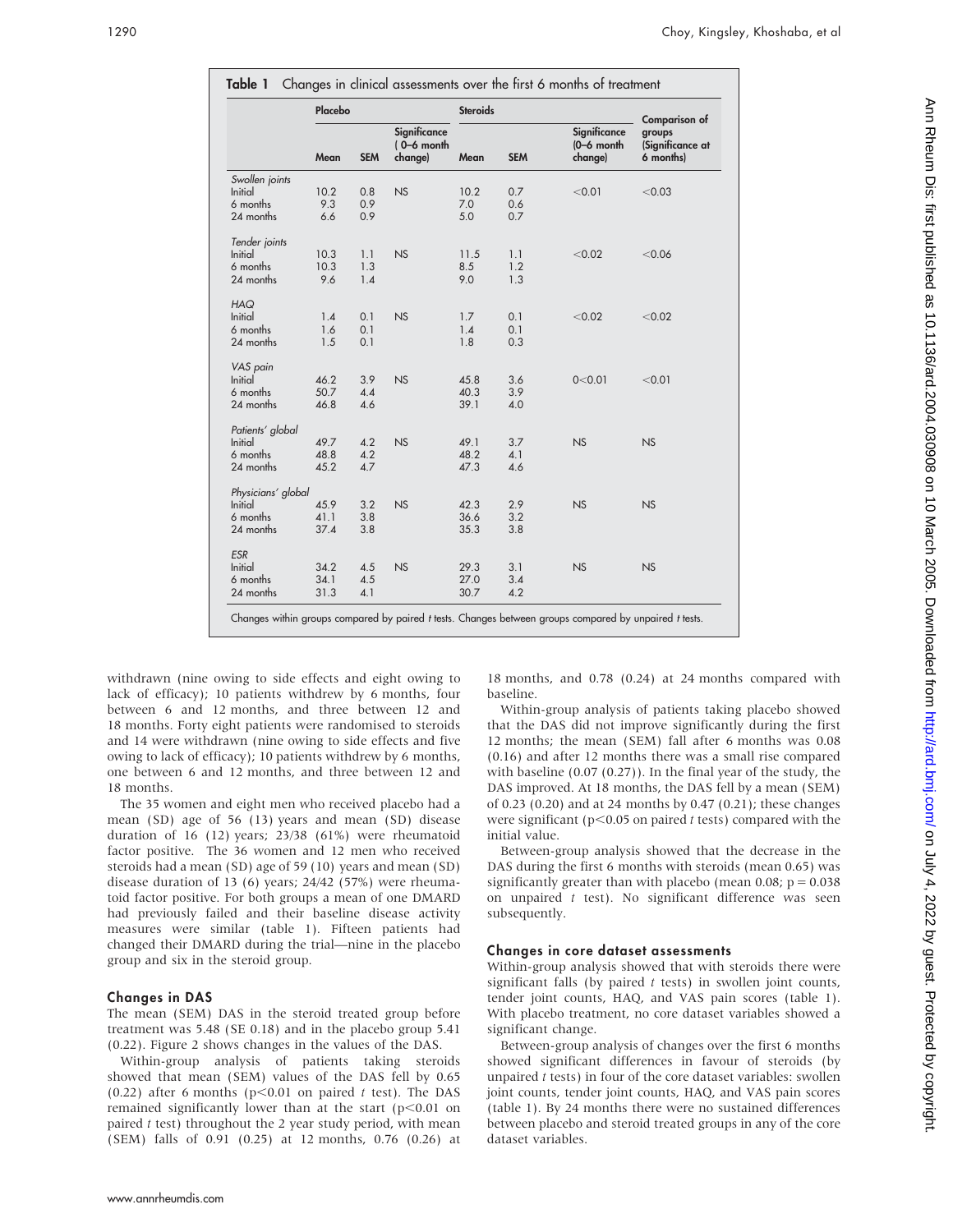

Figure 2 Changes in the DAS over 24 months. Mean values (SEM) shown for placebo and steroid treated groups.

# Changes in Larsen score

 $x$  Ray assessments were available in 62 cases: 30 patients in the placebo group and 32 in the depomedrone group. Figure 3 shows these changes.

### Intergroup analysis

Mean changes in the Larsen score over 12 months with IM depomedrone were  $-0.59$  (median 0.00) compared with 2.77 (median 0.00) with placebo. Mean changes in the Larsen score over 24 months with IM depomedrone were 0.28 (median 0.00) compared with 6.27 (median 0.00) with placebo. These differences were not statistically significant. However, the groups were not strictly comparable as patients receiving steroids had higher initial Larsen scores than those taking placebo. Consequently, an additional analysis was undertaken, in which the change in the Larsen score was expressed as a percentage change in the initial Larsen score (fig 3B). This showed that the mean percentage change in the Larsen score was 12% (95% confidence interval (CI) 1% to 20%) in the placebo group and  $-5%$  (95% CI  $-15%$  to 6%) in the patients receiving steroids ( $p = 0.028$  on Student's t testing). This level of significant difference between the groups ( $p = 0.03$ ) remained when an analysis of covariance was undertaken that included the initial Larsen score in the model. There were no significant differences between groups over 12–24 months using percentage changes in the initial Larsen score.

#### Intragroup analysis

Within-group analysis of the patients taking placebo showed that the mean Larsen score rose significantly over the first 12 months by an average of 2.77 (95% CI 0.02 to 5.51;  $p = 0.048$  on Student's paired t test and median change 0.00) from an initial mean of 37.1. Between 12 and 24 months it rose by an average of 3.50 (95% CI  $-1.28$  to 8.28, p = 0.14 on Student's paired t test and median change 0.00). Over 24 months Larsen scores increased by an average of 6.27 (95% CI -0.30 to 12.84;  $p = 0.061$  on Student's paired t test and median change 0.00).

Within-group analysis of patients taking steroids showed that the mean Larsen score fell over the first 12 months by an average of 0.59 (95% CI  $-4.34$  to 3.15 and median change 0.00) from an initial value of 46.6. Between 12 and 24 months it rose by an average of 0.88 (95% CI  $-1.83$  to 3.58 and median change 0.00). Over 24 months it rose by an average of 0.28 (95% CI  $-3.54$  to 4.11 and median change 0.00). Unlike the placebo group, none of these differences



Figure 3 Changes in Larsen score in placebo and steroid treated patients. (A) Mean (SEM) changes over 24 months; (B) percentage changes during the initial 12 months. Each circle represents an individual patient treated with placebo or steroids.

were significant (Student's paired  $t$  tests), suggesting that steroids had a positive effect.

## Adverse effects

The patients receiving steroids reported 55 adverse reactions; patients receiving placebo reported 42 adverse reactions. Six adverse events were classified as serious (four with active treatment and two with placebo), though only two of these (vertebral fracture and iatrogenic Addison's disease (both occurring after 18 months' steroid treatment) were considered related to treatment.

Adverse reactions traditionally associated with steroid treatment occurred in 16 cases in the steroid group, comprising four cases of hypertension requiring antihypertensive treatment (defined as either systolic blood pressure  $\geq 160$  mm Hg or diastolic blood pressure  $\geq 100$  mm Hg on at least two occasions), facial swelling (three cases), bruising (three cases), osteoporosis (two cases—one with vertebral fracture, one case of t score  $\leq 2.5$  on DXA scan), diabetes mellitus (one case noted initially by a random blood sugar of  $>12.1$  and confirmed by a raised fasting blood sugar .7 mmol/l), myocardial infarction (one case), hypercholesterolaemia (one case defined as fasting serum cholesterol of .7.1 mmol/l), and iatrogenic Addison's disease (one case diagnosed by a consultant endocrinologist after a long adrenocorticotropic hormone test and a cranial magnetic resonance imaging scan). By contrast, only two placebo treated patients had such adverse effects (one with hypertension and one with weight gain). The difference was significant (p = 0.0008,  $\chi^2$  test).

Results of bone density measurements, evaluated over 2 years using DXA scans, were available in 29 patients treated with placebo and 32 treated with steroids. In the placebo group, the mean lumbar spine T score remained stable (initial  $-0.60$ , final  $-0.61$ , change  $-1\%$ , p = 0.87 by paired T test); though the mean hip T scores fell (initial  $-1.35$ , final  $-1.44$ ,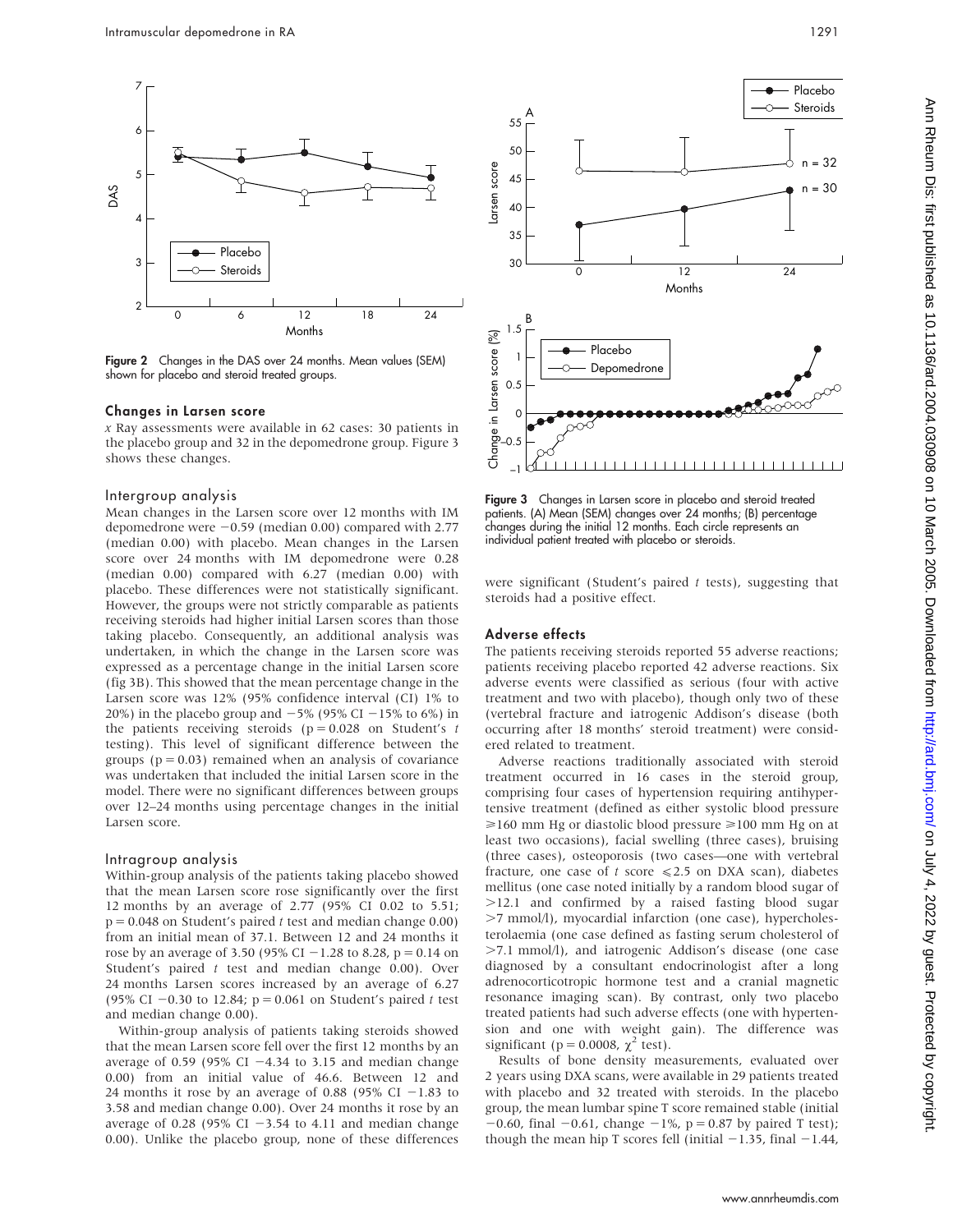change  $-6\%$ , p = 0.06 by paired T test) this change did not reach statistical significance.

In the steroid treated group mean T scores fell in both the hip (initial  $-0.84$ , final  $-0.97$ , change  $-15%$ , p = 0.046 by paired T test) and the lumbar spine (initial  $-0.39$ , final  $-0.46$ , change  $-18\%$ , p = 0.052 by paired T test) though the change in the latter just failed to reach significance.

# **DISCUSSION**

This study shows that in patients with established RA whose disease is inadequately controlled by existing DMARDs, the addition of IM depomedrone temporarily reduces their disease activity and has a small beneficial effect on reducing bone erosion. However, this limited benefit is associated with a significant increase in steroid related side effects, including osteoporosis. Overall, we consider the risk-benefit analysis does not favour the use of long term IM depomedrone in this group of patients and that its use should be reserved for the established indications of induction of remission and short term treatment of flares. Patients, such as those in this study, who are inadequately controlled by DMARDs should not be given supplementary steroids except in the very short term, but instead should be treated with an alternative DMARD, an additional DMARD (sequential combination treatment), or a biological agent.

When IM depomedrone was given to patients with established RA whose disease was active despite DMARD treatment, swollen joint counts, pain scores, HAQ scores, and the DAS were reduced. However, the clinical benefits did not persist beyond 6 months. The improvement seen with depomedrone, including reduction in the DAS, is less than that seen in trials in which new DMARDs are started, but is of a similar degree to that previously reported in systematic reviews of low dose oral steroids.<sup>23</sup> The notable exception is improvement in the HAQ score, which improved to a degree similar to that reported on starting treatment with sulfasalazine, methotrexate, and other DMARDs.

The changes in x ray damage are more difficult to interpret. Although randomisation resulted in different initial Larsen scores between groups, long term observation of patients with established RA, like those in the current study, suggests that such a difference is unlikely to have influenced the progression of  $x$  ray damage.<sup>24</sup> However, as the progression of newly (not previously) damaged joints declines with disease duration,<sup>25</sup> the situation is relatively complex. Calculating the progression of damage as a relative change (as a percentage of the initial damage), which was an approach suggested nearly 20 years ago,<sup>22</sup> overcomes any small imbalances between groups. Using this approach, we found that  $x$  ray scores significantly deteriorated in the placebo but not the steroid group. We also found that using absolute changes there was a significant within-group progression of  $x$  ray damage with placebo treatment but not with steroid treatment. These findings are compatible with the observations of Kirwan and others that steroids slow  $x$  ray progression in early RA.<sup>9 10 26</sup>

The value of using steroids, whether parenteral or oral, longer term in RA remains controversial. They control disease activity over the medium term, as shown by a meta-analysis of studies with an average duration of 7 months.<sup>4</sup> They can prevent bone erosion in early disease, as shown by the initial studies of Kirwan<sup>9</sup> and Boers et al,<sup>10</sup> a subsequent positive trial of oral steroids in early RA by van Everdingen and colleagues,<sup>26</sup> and the long term follow up of Landewe et al.<sup>27</sup> In contrast, the follow up to the Kirwan study demonstrated that withdrawal of steroids led to a resumption of erosive damage and cartilage loss,<sup>28</sup> suggesting that the benefit was temporary. Conn in a largely positive editorial focused on the benefits of steroid treatment in controlling disease activity and on the limited gastrointestinal damage steroids induced if used without non-steroidal anti-inflammatory drugs<sup>29</sup>; he acknowledged their osteoporosis-inducing effect, but felt it could be managed using bone protection agents. In contrast, a paired editorial by Saag raised substantial concerns about long term steroid use.<sup>13</sup> Further evidence against routine steroid use in RA comes from a more recent study by Capell et al,<sup>30</sup> which showed that low dose oral prednisolone conferred no radiological or clinical benefit in patients maintained by a DMARD over 2 years. The difference between this and previous studies showing positive results<sup>9 10 26</sup> might be its assiduous use of alternative DMARDs where the primary standardised DMARD (sulfasalazine) had failed. This implies that changing or adding a standard DMARD may produce the same benefits as steroids but at a lower risk so that steroids, even at a low dose, should be reserved for short term use only.

Although the patients in our study received only low doses of methylprednisolone (4 mg daily, equipotent in glucocorticoid effect to 5 mg prednisolone daily), more adverse events occurred in the steroid group than the placebo group, which was entirely be accounted for by reactions associated with glucocorticoids (16 such events in 48 steroid treated patients compared with 2 in 43 placebo patients). These steroid related adverse effects included hypertension in four cases, osteoporosis in two cases (with one vertebral fracture), diabetes mellitus in one case, and a cardiac infarction in one case. These results were consistent with previous studies, such as that of Saag et al,<sup>31</sup> which have shown that despite an important confounder effect from disease severity the use of low dose steroids in RA increased adverse events in a dose dependent fashion. Although it is difficult to balance side effects with benefits,<sup>32</sup> the level of increase of steroid related adverse events seen in our study could only be justified if the benefits of the treatment were major and unequivocal, which was not the case. In her more recent study, Capell also concluded that low dose steroids increased the risk of side effects such as hypertension and osteoporosis as indicated by the increased prescription of antihypertensive agents and osteoporosis drugs for steroid treated patients.<sup>30</sup> In that study, considerable care was taken to mitigate steroid adverse events by the intensive use of interventions designed to reduce them, but the authors observed that long term steroid related sequelae cannot be entirely prevented even with the most effective interventional regimens.

Osteoporosis, an important and potentially preventable adverse event, was examined in detail in our study by performing a DXA scan before and after treatment in the majority of patients. This showed a substantial fall (15–18%) in bone density in the steroid treated group, whereas there was little or no change in the placebo group. This was disappointing because previous work using a similar IM steroid regimen in polymyalgia rheumatica<sup>33</sup> showed that bone density was more affected by the high level of inflammation than by low dose steroids. However, as the patients with polymyalgia were only treated for 1 year and initially had a very marked acute phase response, such differences are not so surprising. Our current study in RA supports the increasing body of evidence suggesting that glucocorticoid treatment, however administered and whether continuous or recurrent, has the potential to induce osteoporosis, which is dependent on dose and duration of treatment.34 35 Patients in our study were not treated routinely with bone protective agents as this was not standard practice at the time; however, clearly, if such a steroid regimen is contemplated in any patient in the future, appropriate bone protection is required according to current guidelines.